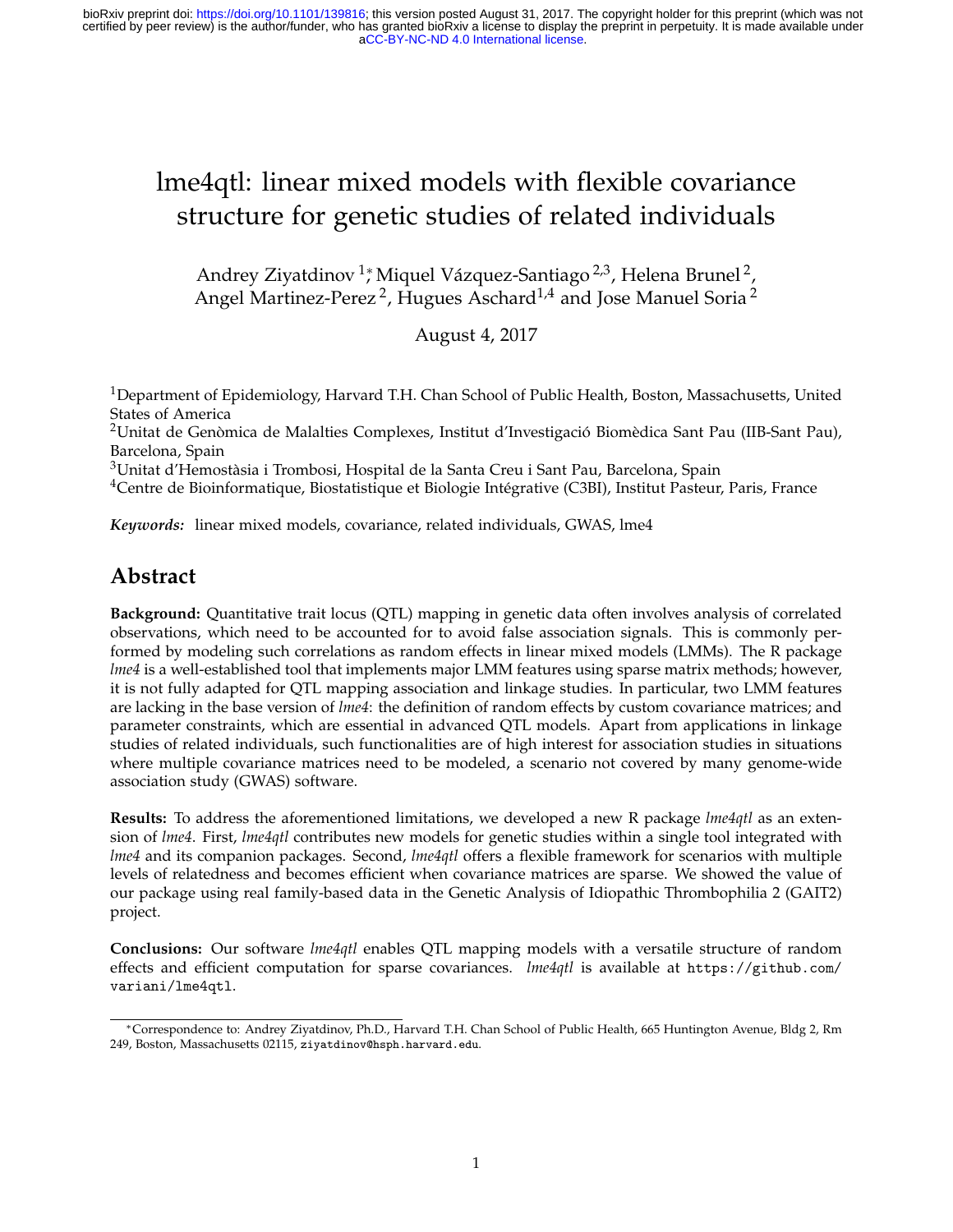# **1 Background**

Many genetic study designs induce correlations among observations, including, for example, family or cryptic relatedness, shared environments and repeated measurements. The standard statistical approach used in quantitative trait locus (QTL) mapping is linear mixed models (LMMs), which is able to effectively assess the contribution of an individual genetic locus in the presence of correlated observations [1, 2, 3, 4]. However, LMMs are known to be computationally demanding when applied in large-scale data. Indeed, the LMM approach has the cubic complexity on the sample size per test [3]. This is a major barrier in today's genome-wide association studies (GWAS), which consist in performing millions of tests in sample size of 10,000 or more individuals. Therefore, recent methodological developments have been focused on reduction in computational cost [4].

There has been a notable improvement for LMMs with a single genetic random effect. Both populationbased [3, 5, 6] and family-based methods [7] use an initial operation on eigendecomposition of the genetic covariance matrix to rotate the data, thereby removing its correlation structure. The computation time drops down to the quadratic complexity on the sample size per test. When LMMs have multiple random effects, the eigendecomposition trick is not applicable and computational speed up can be achieved by tuning the optimization algorithms, for instance, using sparse matrix methods [8] or incorporating Monte Carlo simulations [9].

However, the decrease in computation time comes at the expense of flexibility. In particular, most efficient LMM methods developed for GWAS assume a single random genetic effect in model specification and support simple study designs, for example, prohibiting the analysis of longitudinal panels (Supplementary Table 1). We have developed a new *lme4qtl* R package that unlocks the well-established *lme4* framework for QTL mapping analysis. Of several existing *lme4*-based extensions [10, 11, 12], the closest to *lme4qtl* is the *pedigreemm* R package [11]. Although this package does support analysis of related individuals, its main limitation is usage of pedigree annotations rather than custom covariance matrices. Other R packages implement routines to fit LMMs as stand-alone programs, for example, the most recent *sommer* package and references therein [13]. Although a given existing tool might have certain advantages over our package, *lme4qtl* uniquely combines two features, custom covariances and parameter constraints, both of which are integrated in the *lme4* framework (Supplementary Tables 1 and 2).

We demonstrate the computational efficiency and versatility of our package through the analysis of real family-based data from the Genetic Analysis of Idiopathic Thrombophilia 2 (GAIT2) project [14]. More specifically, we first performed a standard GWAS, then showed an advanced model of gene-environment interaction [15], and finally estimated the influence of data sparsity on the computation time.

### **2 Implementation**

#### **2.1 Linear mixed models**

Consider the following polygenic linear model that describes an outcome *y*:

$$
y = X\beta + Zu + e
$$

where *n* is the number of individuals,  $y_{n\times 1}$  is vector of size *n*,  $X_{n\times p}$  and  $Z_{n\times n}$  are incidence matrices, *p* is the number of fixed effects,  $\beta_{p\times 1}$  is a vector of fixed effects,  $u_{n\times 1}$  is a vector of a random polygenic effect, and  $e_{n\times 1}$  is a vector of the residuals errors. The random vectors *u* and *e* are assumed to be mutually uncorrelated and multivariate normally distributed,  $\mathcal{N}(0, G_{n \times n})$  and  $\mathcal{N}(0, R_{n \times n})$ . The covariance matrices are parametrized with a few scalar parameters such as  $G_{n \times n} = \sigma_g^2 A_{n \times n}$  and  $R_{n \times n} = \sigma_e^2 I_{n \times n}$ , where A is a genetic additive relationship matrix and *I* is the identity matrix. In a general case, the model can be extended by adding more random effects, for instance, the dominance genetic or shared-environment components.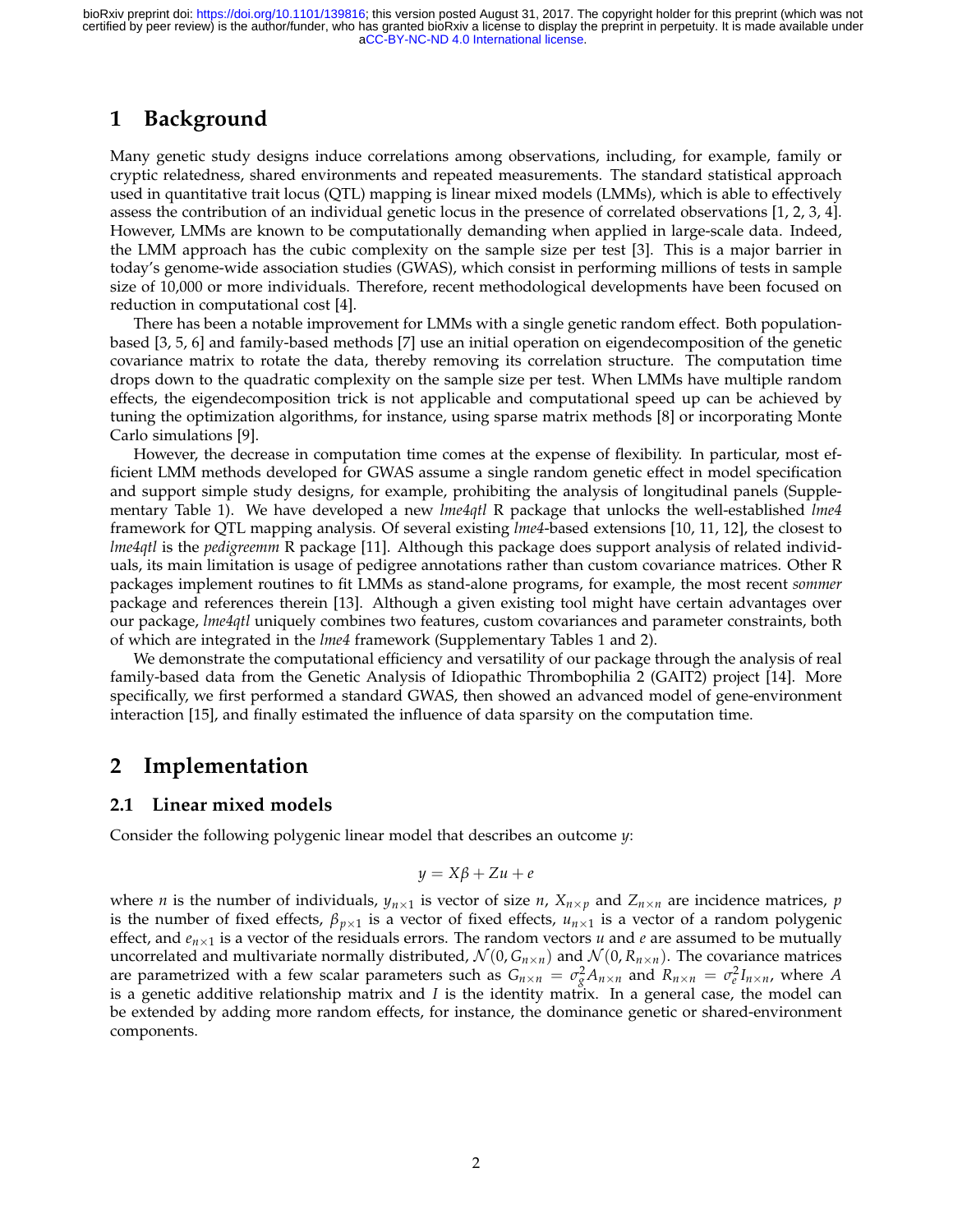[aCC-BY-NC-ND 4.0 International license.](http://creativecommons.org/licenses/by-nc-nd/4.0/) certified by peer review) is the author/funder, who has granted bioRxiv a license to display the preprint in perpetuity. It is made available under bioRxiv preprint doi: [https://doi.org/10.1101/139816;](https://doi.org/10.1101/139816) this version posted August 31, 2017. The copyright holder for this preprint (which was not

#### **2.2 Implementation of** *lme4qtl*

As an extension of the *lme4* R package, *lme4qtl* adopts its features related to model specification, data representation and computation [16]. Briefly, models are specified by a single formula, where grouping factors defining random effects can be nested, partially or fully crossed. Also, underlying computation relies on sparse matrix methods and formulation of a penalized least squares problem, for which many optimizers with box constraints are available. While *lme4* fits linear and generalized linear mixed models by means of lmer and glmer functions, *lme4qtl* extends them in relmatLmer and relmatGlmer functions. The new interface has two main additional arguments: relmat for covariance matrices of random effects and vcControl for restrictions on variance component model parameters. Since the developed relmatLmer and relmatGlmer functions return output objects of the same class as lmer and glmer, these outputs can be further used in complement analyses implemented in companion packages of *lme4*, for example, *RLRsim* [17] and *lmerTest* [18] R packages for inference procedures.

We have implemented three features in *lme4qtl* to adapt the mixed model framework of *lme4* for QTL mapping analysis. First, we introduce the positive-definite covariance matrix *G* into the random effect structure, as described in [19, 11]. Provided that random effects in *lme4* are specified solely by *Z* matrices, we represent *G* by its Cholesky decomposition  $LL^T$  and applied a substitution  $Z^* = ZL$ , which takes the *G* matrix off from the variance of the vector *u*

$$
Var(u) = ZGZ^{T} = ZLL^{T}Z^{T} = Z^{*}(Z^{*})^{T}
$$

Second, we address situations when *G* is positive semi-definite, which happen, for example, if genetic studies include twin pairs [1]. To define the  $Z^*$  substitution in this case, we use the eigendecomposition of *G*. Although *G* is not of full rank, we take advantage of *lme4*' special representation of covariance matrix in linear mixed model, which is robust to rank deficiency [16, p. 24-25].

Third, we extend the *lme4* interface with an option to specify restrictions on model parameters. Such functionality is necessary in advanced models, for example, for a trait measured in multiple environments (Supplementary Note 1).

We note that the later two features are available only in *lme4qtl*, but not in other *lme4*-based extensions such as the *pedigreemm* package [11].

#### **2.3 Analysis of the GAIT2 data**

The sample from the Genetic Analysis of Idiopathic Thrombophilia 2 (GAIT2) project consisted of 935 individuals from 35 extended families, recruited through a proband with idiopathic thrombophilia [14]. We conducted a genome-wide screening of activated partial thromboplastin time (APTT), which is a clinical test used to screen for coagulation-factor deficiencies [20]. The samples were genotyped with a combination of two chips, that resulted in 395,556 single-nucleotide polymorphisms (SNPs) after merging the data. We performed the same quality control pre-processing steps as in the original study [14]: phenotypic values were log-transformed; two fixed effects, age and gender, and two random effects, genetic additive and shared house-hold, were included in the model; individuals with missing phenotype values were removed and all genotypes with a minimum allele frequency below 1% were filtered out, leaving 263,764 genotyped SNPs in 903 individuals available for GWAS. We compared the performances between our package and SOLAR [2, 21], one of the standard tool in family-based QTL mapping analysis.

#### **3 Results**

We considered three models for the analysis of APTT in the GAIT2 data, namely polygenic, association and gene-environment interaction.

Before conducting the analysis, we organized trait, age, gender, individual identifier id, house-hold identifier hhid variables and SNPs as a table dat. The additive genetic relatedness matrix was estimated using the pedigree information and stored in a matrix mat. A polygenic model m1 was fitted to the data by the relmatLmer function as follows.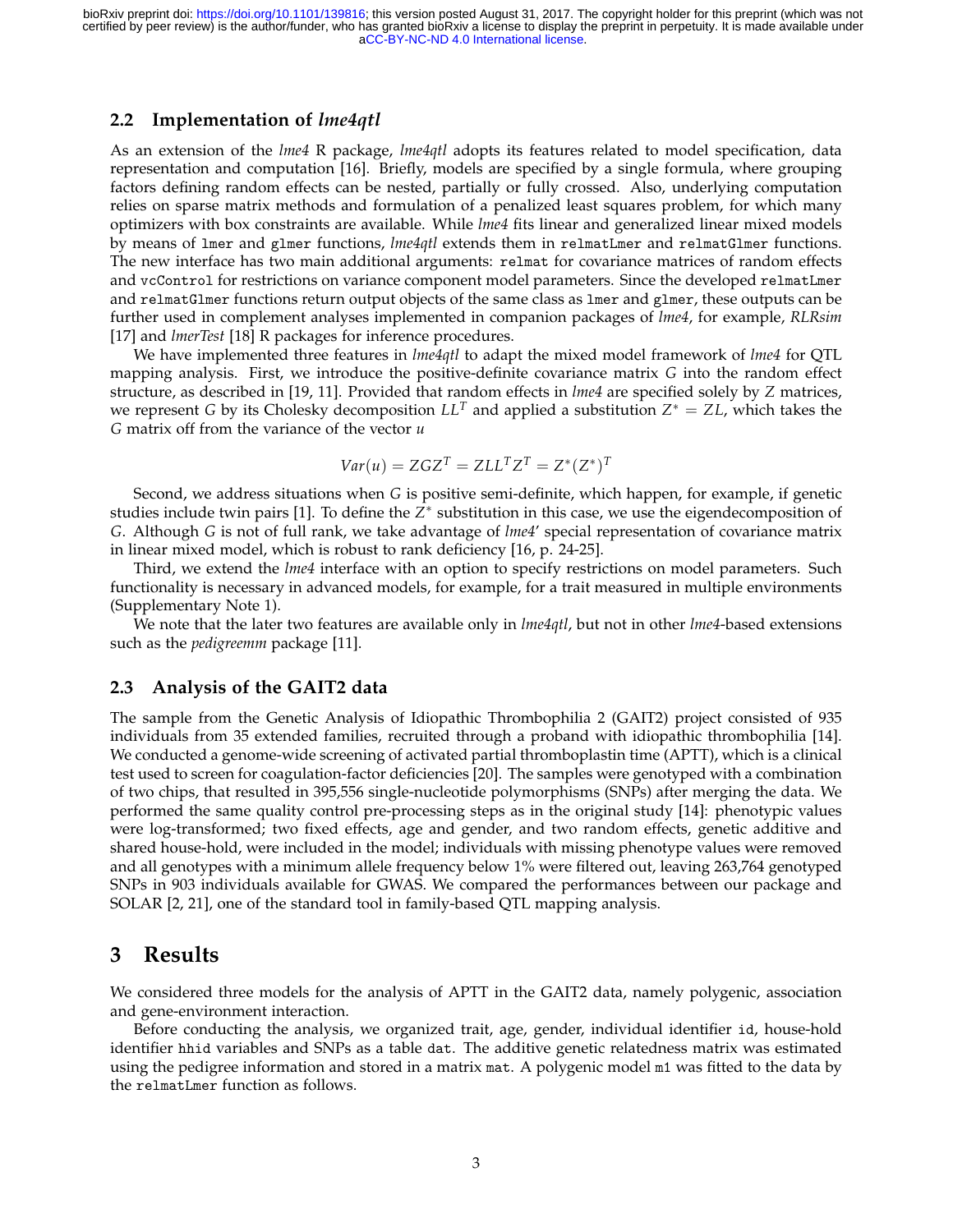m1 <- relmatLmer(aptt  $\tilde{ }$  age + gender + (1|id) + (1|hhid), dat,  $relmat = list(id = mat))$ 

The proportion of variance explained by the genetic effect (heritability) was 0.56, and its 95% confidence interval, estimated by profiling the deviance [16], was [0.45; 0.84].

We further tested whether the genetic effect was statistically significant by simulations of the restricted likelihood ratio statistic, as implemented in the exactRLRT function of the *RLRsim* R package [17]. The p-value of the test was below  $2.2 \times 10^{-16}$ .

For a single SNP named rs1, the update function created an association model m2 from m1 and the anova function then performed the likelihood ratio test.

 $m2 \leq -$  update $(m1, . . . + rs1)$ anova(m1, m2)

To automate the GWAS analysis, we created an example assocLmer function with several options such as different tests of association and parallel computation. By using the assocLmer function, we have replicated some loci previously known for APTT [20] (Supplementary Figure 1) applying the likelihood ratio test and running the analysis in parallel on a desktop computer (2.8GHz quad-core Intel Core i5 processor, 8GB RAM).

The GWAS computation time of the association model with two random effects by *lme4qtl* was 7.6 hours. We performed the same analyses, using SOLAR, and observed a computation time 3 fold larger (25.1 hours, Supplementary Table 3). In additional experiments varying the number of fixed and random effects, the *lme4qtl* package was also several times faster than SOLAR (Supplementary Table 3, Supplementary Figure 2), owing to the efficient *lme4* implementation of sparse matrix methods. Note that when a model has a single random effect, SOLAR had a option to apply the eigendecomposition trick and substantially speed up the computation (3.8 hours), while this option has not been implemented in *lme4qtl* (6.6 hours).

We then considered an advanced model of gene-environment interaction, an extension of the polygenic model m1, where the variance of genetic random effect is a function of environment (gender). Supplementary Notes 1 and 2 contain details on model specification and numerical results obtained on the GAIT2 data.

We also evaluated how the *lme4qtl* computation time depends on the sparse structure of covariance matrices (Supplementary Figure 3). When artificially reducing sparsity of the genetic relatedness matrix in the GAIT2 data, we found that the time required to fit the polygenic model increases substantially: it becomes an order of magnitude greater once the sparsity changes from the GAIT2 level 0.98 to 0.60.

#### **4 Discussion and Conclusions**

We have extended the *lme4* R package, a well-established tool for linear mixed models, for application to QTL mapping. The new *lme4qlt* R package has adopted the *lme4*'s powerful features and contributes with two key building blocks in QTL mapping analysis, custom covariance matrices and restrictions on model parameters. To our knowledge, the *lme4qlt* R package is the most comprehensive extension of *lme4* to date for QTL mapping analysis.

Our package has also limitations. In particular, introducing covariance matrices in random effects implies that some of the statistical procedures implemented in *lme4* might not be applicable anymore. For instance, bootstrapping in the update function from *lme4* cannot be directly used for *lme4qlt* models. Furthermore, the residual errors in *lme4* models are only allowed to be independent and identically distributed, and *ad hoc* solutions need to be applied in more general cases, as we showed for the geneenvironment interaction model. However, this restriction on the form of residual errors may be relaxed in the future *lme4* releases, according to its development plan on the official website [22]. Also, *lme4qlt* cannot compete with tools optimized for particular GWAS models with a single genetic random effect: *lme4qlt* allows for association models with multiple random effects. Last, *lme4qlt* is mostly applicable to datasets with sparse covariances, while its use in population-based association studies with dense covariances may lead to a considerable overhead in computation time.

In conclusion, the *lme4qlt* R package enables QTL mapping models with a versatile structure of random effects and efficient computation for sparse covariances.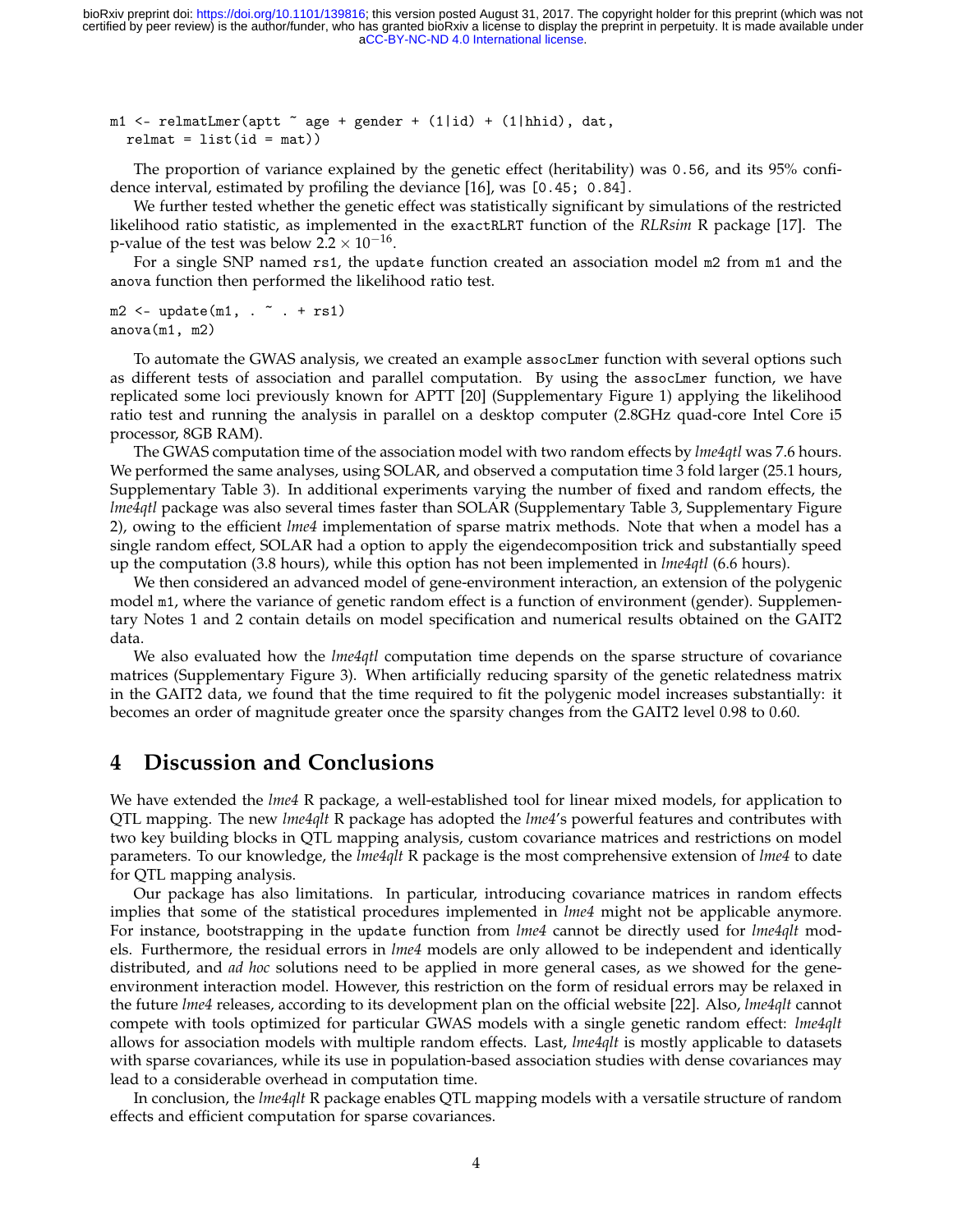# **5 Declarations**

### **5.1 Ethics approval and consent to participate**

The GAIT2 study was reviewed and approved by the Institutional Review Board of the Hospital de la Santa Creu i Sant Pau, Barcelona, Spain.

#### **5.2 Consent for publication**

Not applicable.

### **5.3 Availability of data and material**

Source code of *lme4qtl* is available at https://github.com/variani/lme4qtl.

### **5.4 Competing interests**

The authors have declared that no competing interests exist.

### **5.5 Funding**

Funding information is not applicable.

#### **5.6 Author's contributions**

A.Z., M.V.S. and H.B. conceived the study; A.Z. implemented the software; A.Z., M.V.S., H.B. and A.M.P analyzed the data; H.A. and J.M.S directed the study; A.Z. and H.A. drafted the manuscript; all authors read and approved the final manuscript.

#### **5.7 Acknowledgments**

A.Z. thanks Donald Halstead for reading and providing feedback on early drafts of the manuscript.

# **6 Abbreviations**

QTL: quantitative trait locus; SNP: single nucleotide polymorphism; LMM: linear mixed model; GWAS: genome-wide association study; APTT: activated partial thromboplastin time; GAIT2: Genetic Analysis of Idiopathic Thrombophilia 2.

# **References**

- [1] Michael Lynch, Bruce Walsh, et al. *Genetics and analysis of quantitative traits*, volume 1. Sinauer Sunderland, MA, 1998.
- [2] L Almasy and J Blangero. Multipoint quantitative-trait linkage analysis in general pedigrees. *American journal of human genetics*, 62(5):1198–211, May 1998.
- [3] Hyun Min Kang, Noah A Zaitlen, Claire M Wade, Andrew Kirby, David Heckerman, Mark J Daly, and Eleazar Eskin. Efficient control of population structure in model organism association mapping. *Genetics*, 178(3):1709–1723, 2008.
- [4] Jian Yang, Noah A Zaitlen, Michael E Goddard, Peter M Visscher, and Alkes L Price. Advantages and pitfalls in the application of mixed-model association methods. *Nature genetics*, 46(2):100–106, 2014.